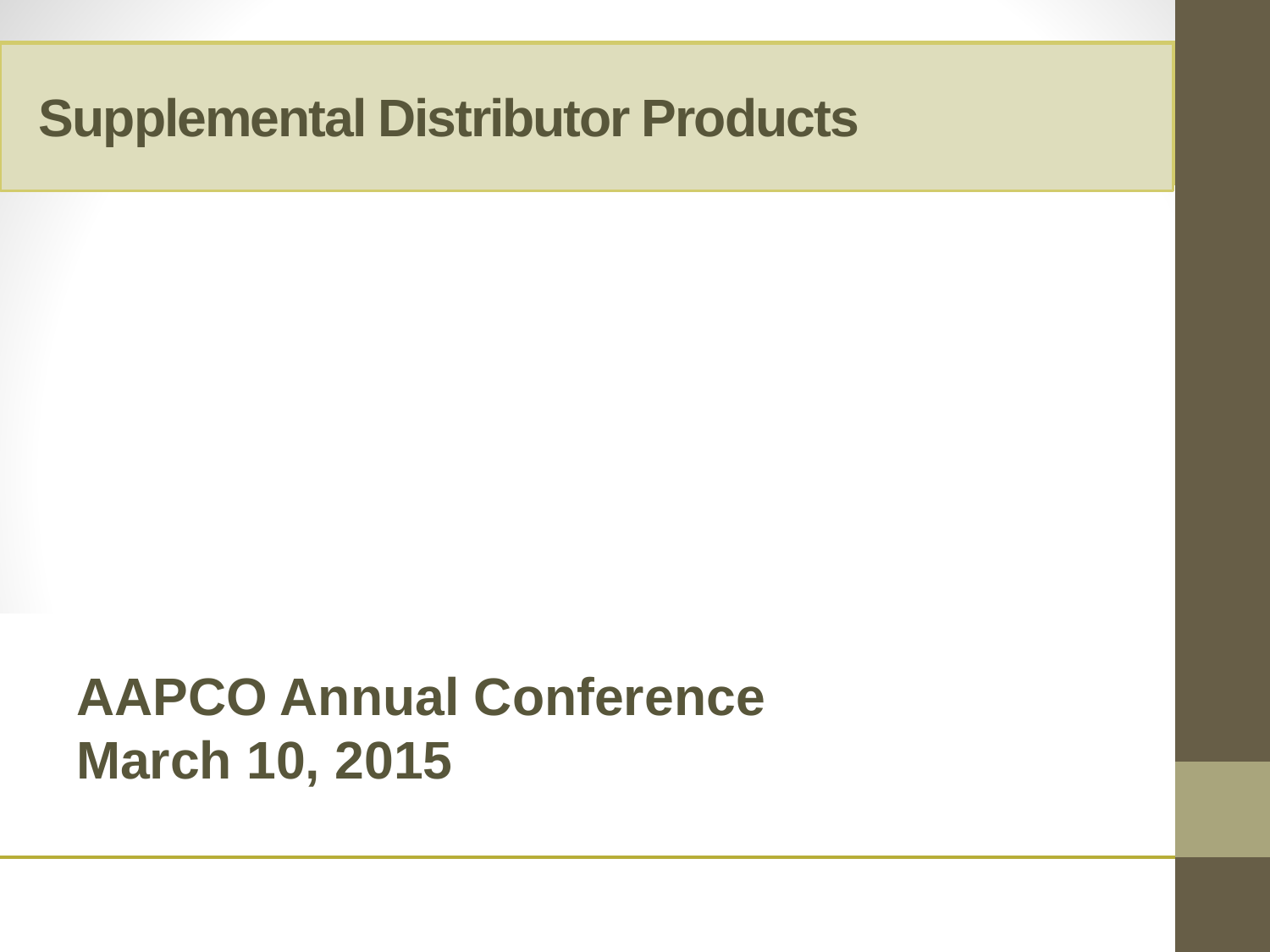### **Contributors**

- 
- 
- 
- 
- 
- 
- 
- **Debbie Stubbs Syngenta**
- 

• **Elizabeth Anne Brown Steptoe & Johnson, LLP**  • Mae E. Council **Dow AgroSciences** • Tann Schafer **Monsanto Company** • **David E. Scott Indiana State Chemist Office** • Has Shah **ACC Biocides Panel** • **Doug Soper PBI-Gordon Corporation** • **Julie Spagnoli JM Specialty Consulting** • **Matt Vickers Bonide Products, Inc.**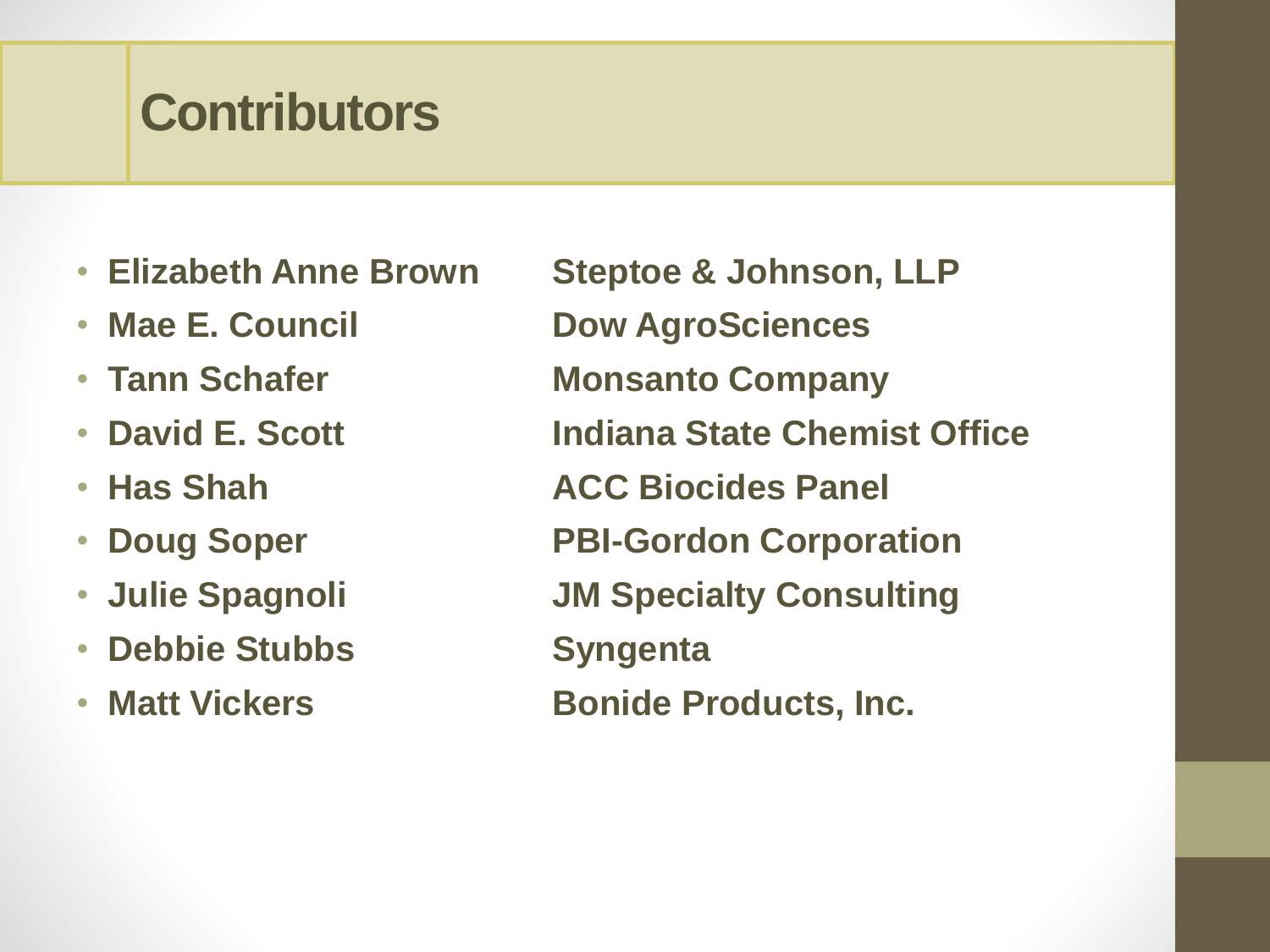

- **1. Definition of Supplemental Distributor Products.**
- **2. Why do registrants use Supplemental Distributors to market their products?**
- **3. Why do companies choose to become Supplemental Distributors?**
- **4. Supplemental Distributor Process.**
- **5. Suggestions for the Future.**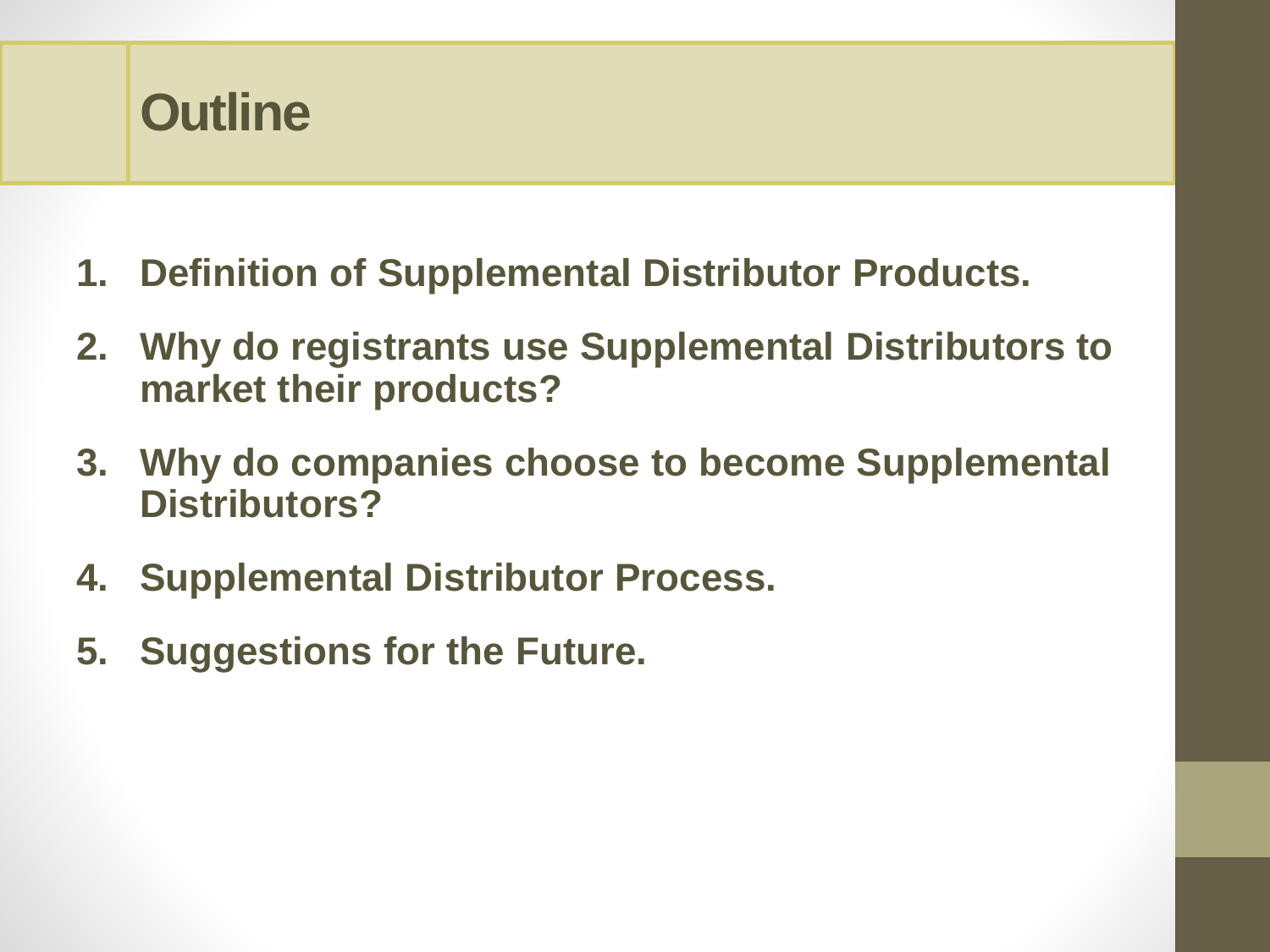#### **Definition of Supplemental Distributor Products 1**

### **1. Definition**

- Regulations allow the registrant to distribute or sell his registered product under another company's name and address instead of (or in addition to) his own.
- Such distribution and sale is termed "supplemental distribution" and the product is referred to as a "distributor product."
- The Distributor is considered an agent of the registrant.
- Distributor product labeling statements are identical to the reviewed and approved Basic registrants master label except for deleted claims or uses.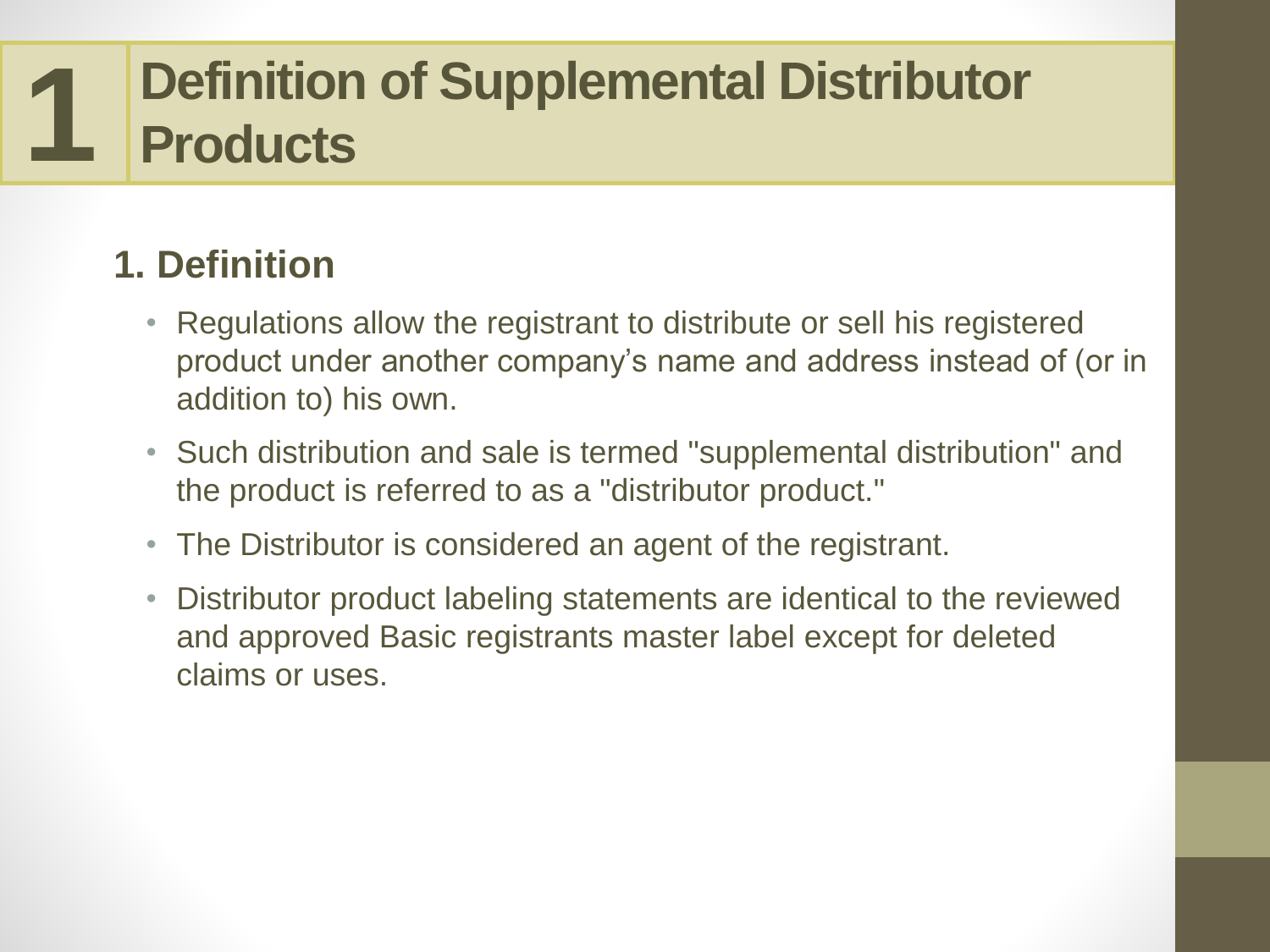#### **Definition of Supplemental Distributor Products 1**

### **2. What a Supplemental Distributor IS NOT . . .**

### **It is not Supplemental Labeling**

- FIFRA Section 2 defines label and labeling.
	- Label: Written, printed or graphic matter affixed to container.
	- Labeling: All labels and all other written, printed or graphic matter.
- New approved uses not on current container label.
- Must refer to product label for complete directions and precautions.
- Supplemental Label must be in possession of the user.
- Supplemental labeling cannot conflict with existing container label.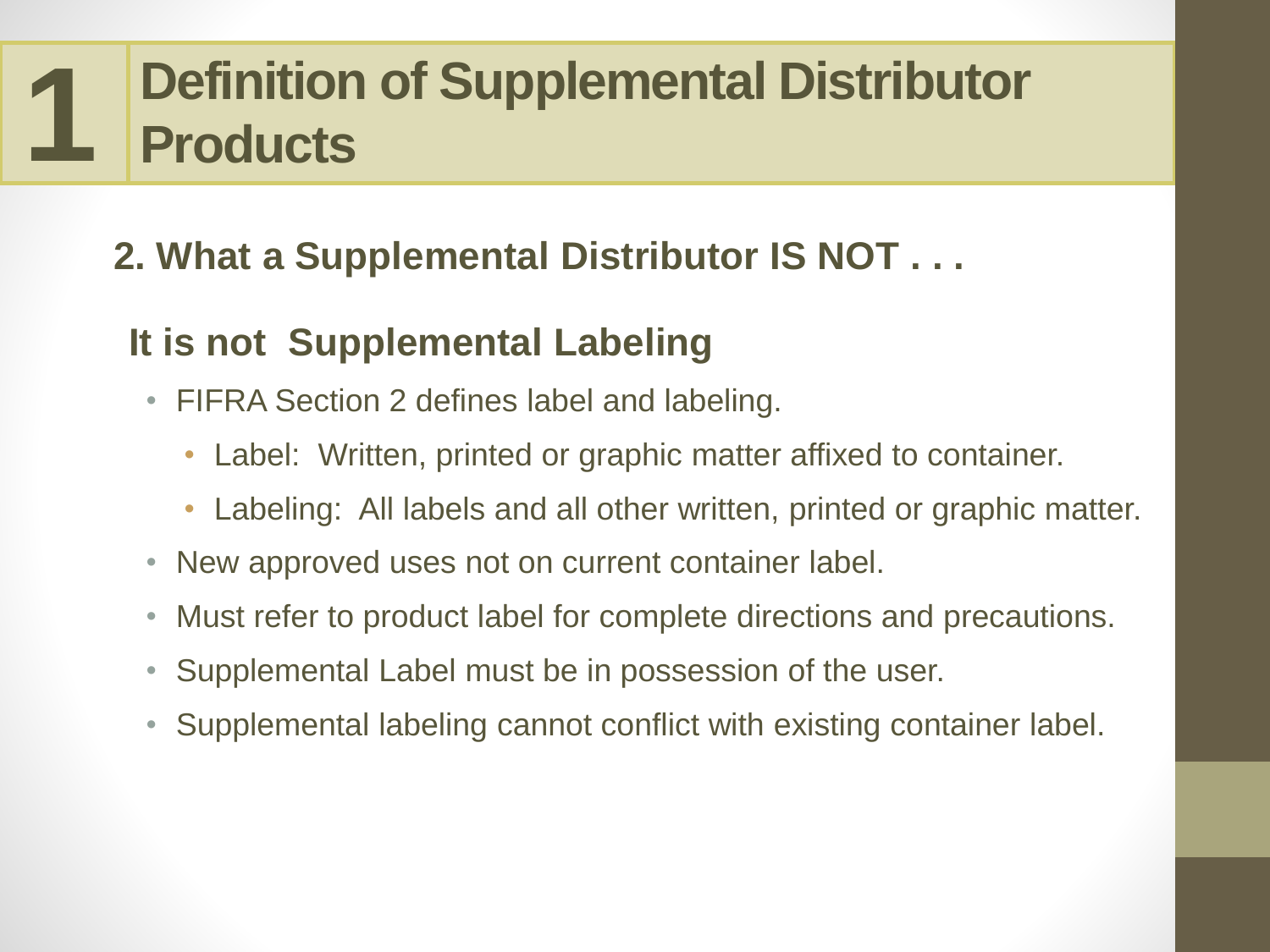### **Definition of Supplemental Distributor Products -- 8570-5 Form vs Label**

| 100-935-524                                                                                              |
|----------------------------------------------------------------------------------------------------------|
| Note: Do not submit distributor product labels                                                           |
| <b>Distributor Product Name</b><br>Acceleron IDL-810 Insecticide and Fungicides<br><b>Seed Treatment</b> |
|                                                                                                          |

**Monsanto Company** 800 N. Lindbergh Blvd. St. Louis, MO 63167

**1**

# ACCELERON **IDL-810 Insecticide and Fungicides Seed Treatment**

EPA Reg. No. 100-935-524 EPA Est. 46073-TN-003 **Product of Canada** 

Packaged for: Monsanto Company • 800 N. Lindbergh Blvd. St. Louis, Missouri 63167 • 1-314-694-4000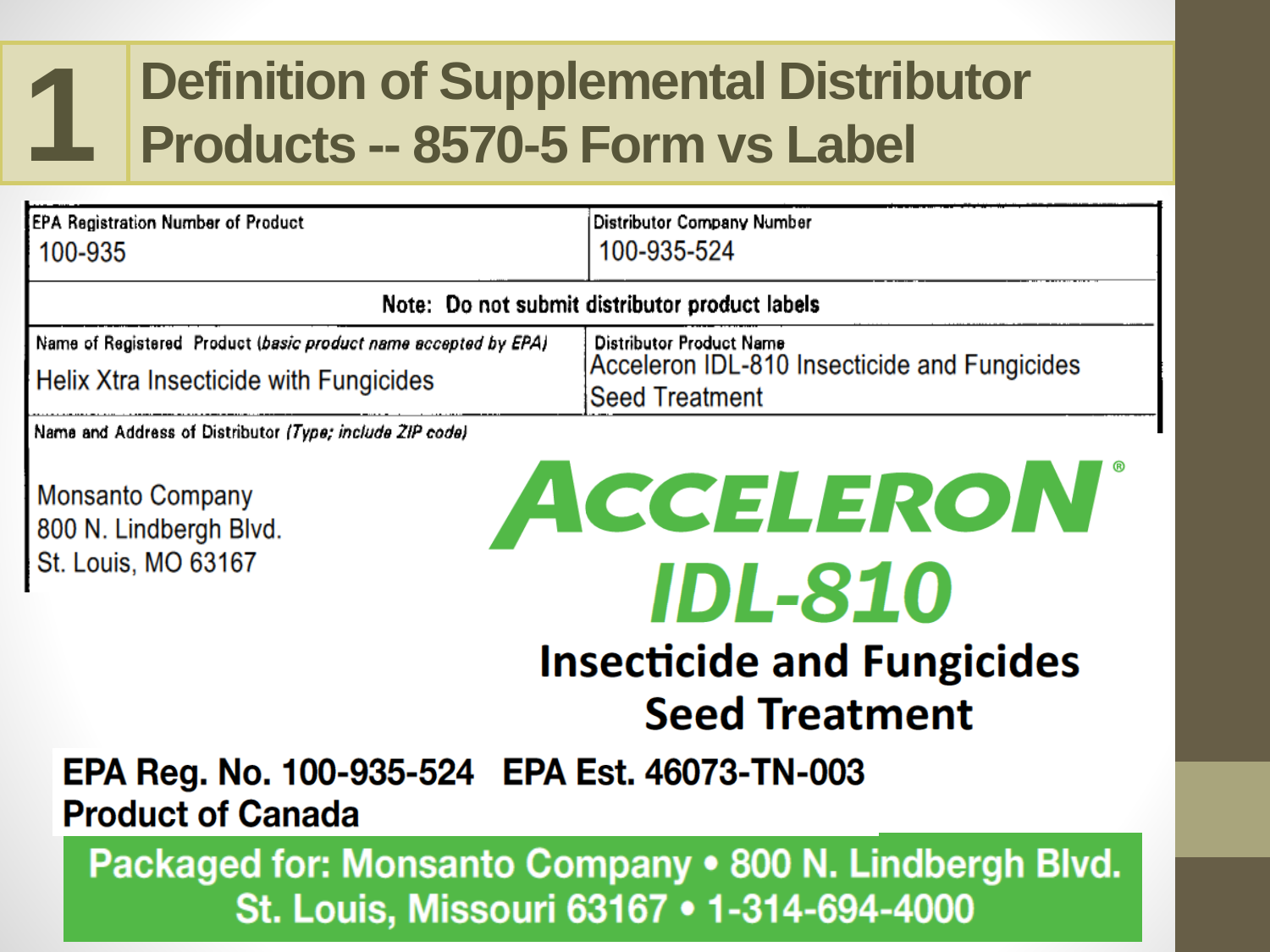### **Definition of Supplemental Distributor Products -- Basic vs SupDist Labels**



#### syngenta.

#### **Insecticide with Fungicides**

A seed treatment product for control of certain insects and diseases of canola.

For use in commercial seed treatment facilities with closed transfer systems only. No open transfer.

#### **Active Ingredients:**

**1**

| Total:             | 100.00% |
|--------------------|---------|
| Other Ingredients: | 77.52%  |
| Fludioxonil****:   | 0.13%   |
| Mefenoxam***:      | 0.40%   |
| Difenoconazole**:  | 1.25%   |
| Thiamethoxam*:     | 20.70%  |

\*CAS No. 153719-23-4 \*\*CAS No. 119446-68-3

\*\*\* CAS Nos. 70630-17-0 and 69516-34-3 \*\*\*\* CAS No. 131341-86-1

Helix XTra contains the following amounts of active ingredient per gallon: 2.23 lbs. thiamethoxam; 0.13 lbs. difenoconazole; 0.04 lbs. mefenoxam; 0.01 lbs. fludioxonil.

#### **KEEP OUT OF REACH OF CAUTION CHILDREN.**

See additional precautionary statements and directions for use in booklet.

EPA Reg. No. 100-935 EPA Est. 71478-CAN-001 **Product of Canada** 

SCP 935A-L2F 0909 306098

30 gallons **Net Contents** 



## ACCELERON® **IDL-810**

#### **Insecticide and Fungicides Seed Treatment**

A seed treatment product for control of certain insects and diseases of canola.

For use in commercial seed treatment facilities with closed transfer systems only. No open transfer.

#### **Active incredients:**

| Difancoonazola <sup>nt</sup> :  1.25% |  |  |  |  |  |  |  |  |  |  |  |
|---------------------------------------|--|--|--|--|--|--|--|--|--|--|--|
|                                       |  |  |  |  |  |  |  |  |  |  |  |
|                                       |  |  |  |  |  |  |  |  |  |  |  |
|                                       |  |  |  |  |  |  |  |  |  |  |  |

100,00% "CAS No. 153719-23-4

"CAS No. 119445-56-3 ""CAS Nos. 70630-17-0 and 69515-34-3 ""CAS No. 131341-85-1

Acceleron IDL-810 Insecticide and Fungicides Seed Treatment contains the following amounts of active ingredient per gallon: 2.23 lbs. thiamathorism; 0.13 lbs. dilancoonazda; 0.04 lbs. malanciam; 0.01 lbs. fludoxonil.

EPA Reg. No. 100-935-524 EPA Est. 46073-TN-003 **Product of Canada** 

#### **KEEP OUT OF REACH OF CHILDREN CAUTION**

See additional precautionary statements and directions for use in booklet.

#### **Net Contents:** 30 gallons

401071.2-1 323808

Packaged for: Monsanto Company • 800 N. Lindbergh Blvd. St. Louis, Missouri 63167 . 1-314-694-4000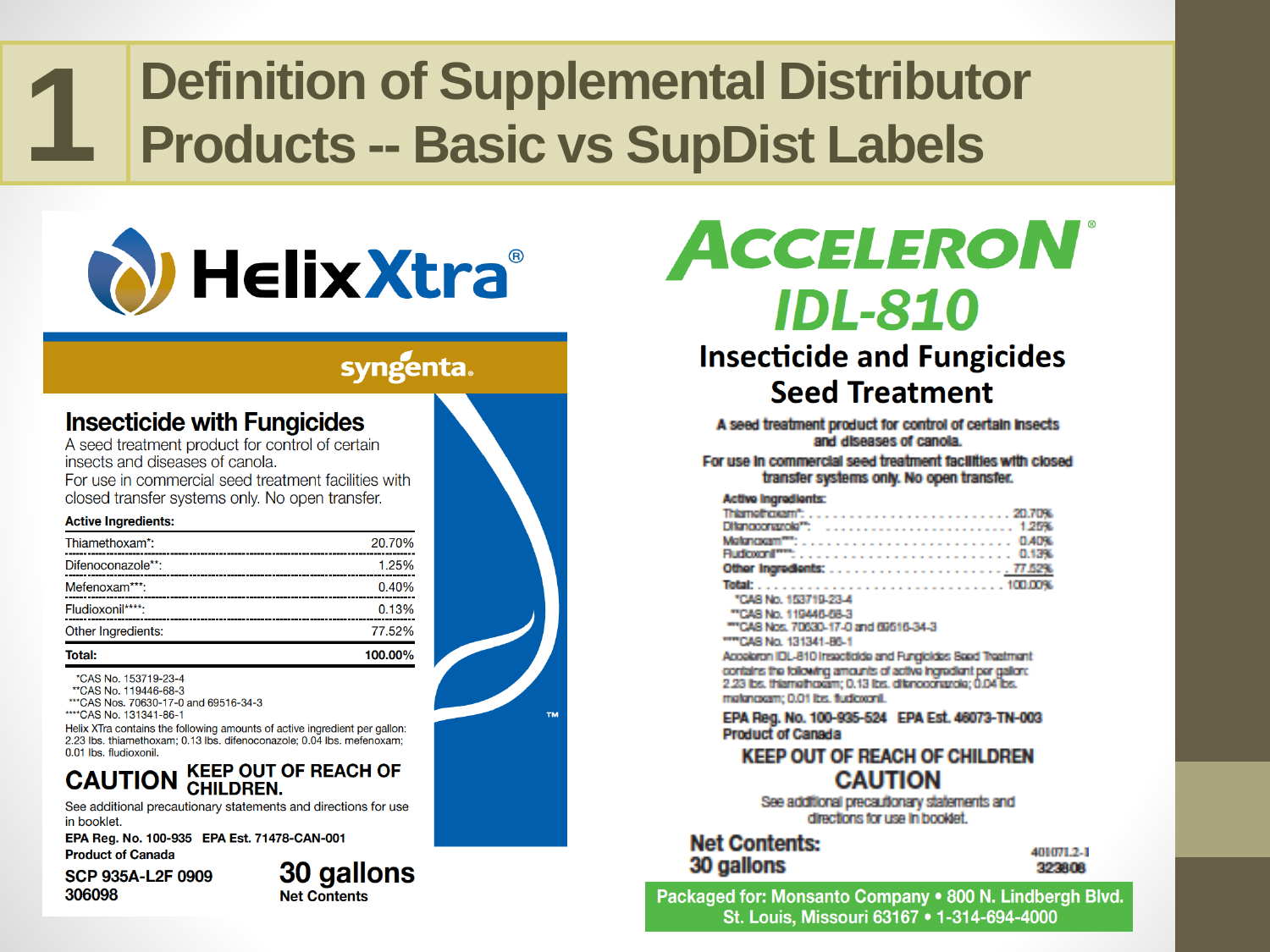### **1. The Big Picture**

- **Division of Labor** is the heart of the relationship between the basic registrant and the supplemental distributor.
- Each company does what they do well: **develop**, **manufacture** or **distribute** products.
- Supplemental Distributor products are often **better targeted and more economical** for end-users.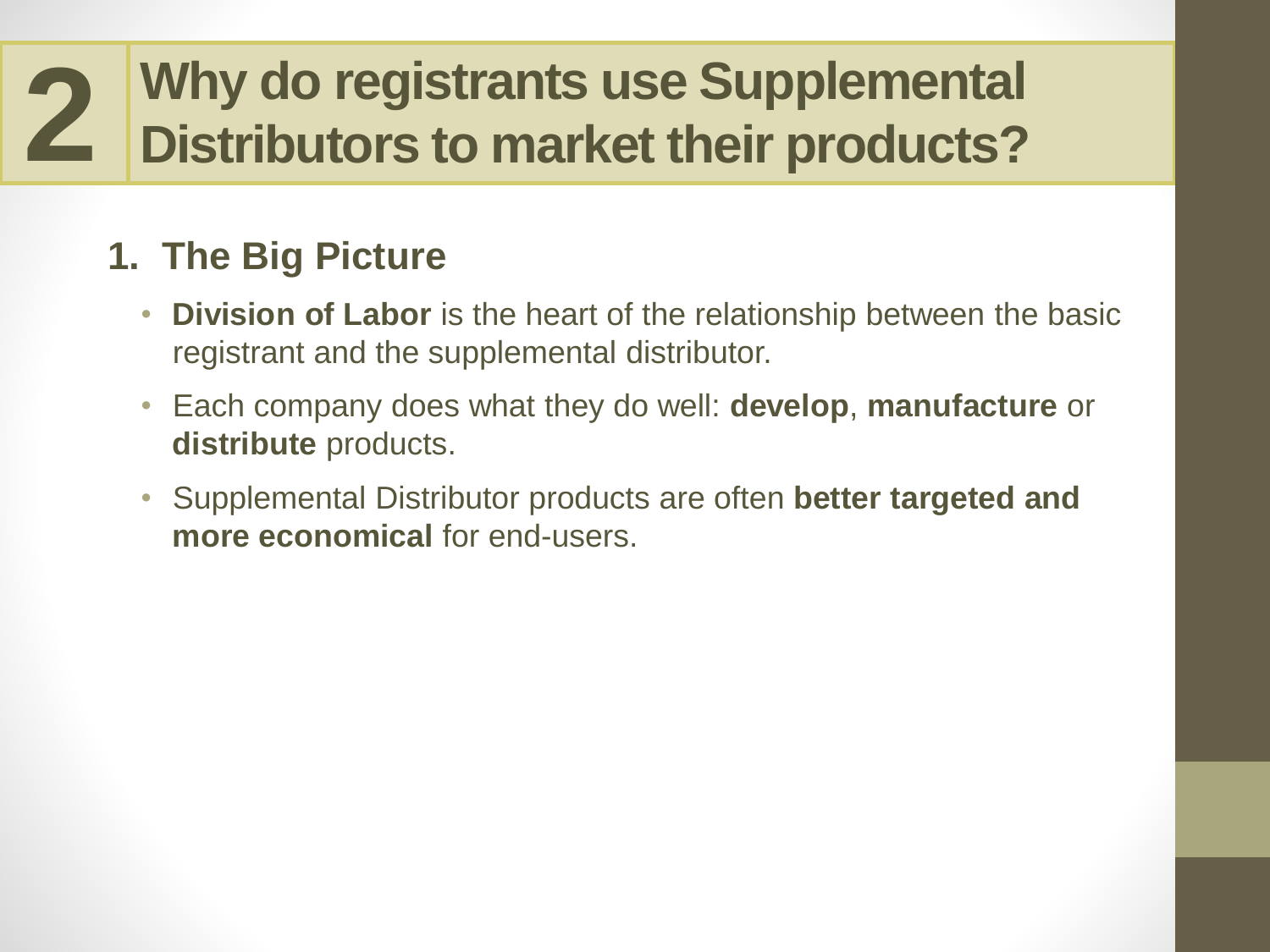### **2. Marketing**

- Strengthen **brand recognition** and fortify brand loyalty.
- Ability to **reach markets and customers** the basic registrant cannot by itself (especially for smaller manufacturers).
	- Distributor advertising
	- Distributor relationships, e.g., big box stores
	- Distributor sales force
	- Distributor warehouse network
- **Inclusion** in national or regional distributor branded product offerings.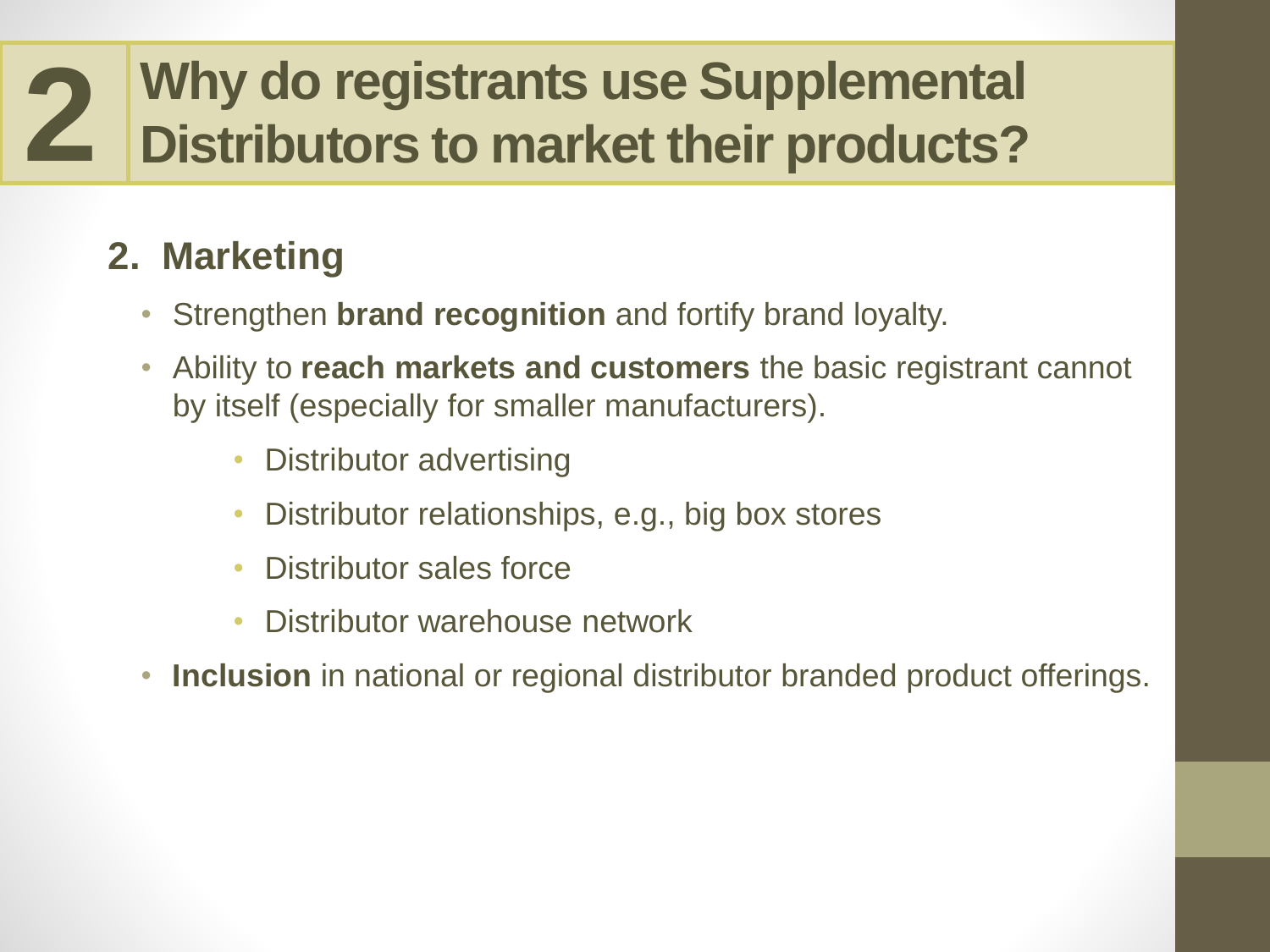- **Customize** product for special situations.
	- Customize label for **local needs**
	- Local **fertilizer** blends
	- **Packaging** preferences
	- Specialized **dispensing/application equipment** for specific markets (common in institutional/industrial biocides markets)
- Basic registrant has **more control** over how product is labeled and positioned in the marketplace compared to Me-Too.
- Leverage relationship with formulator to **expand** to other technical molecules/materials.
- Differentiates formulators who use **branded material vs. generic**, allowing branded material to extract more value.
- **Cost** advantage compared to alternatives.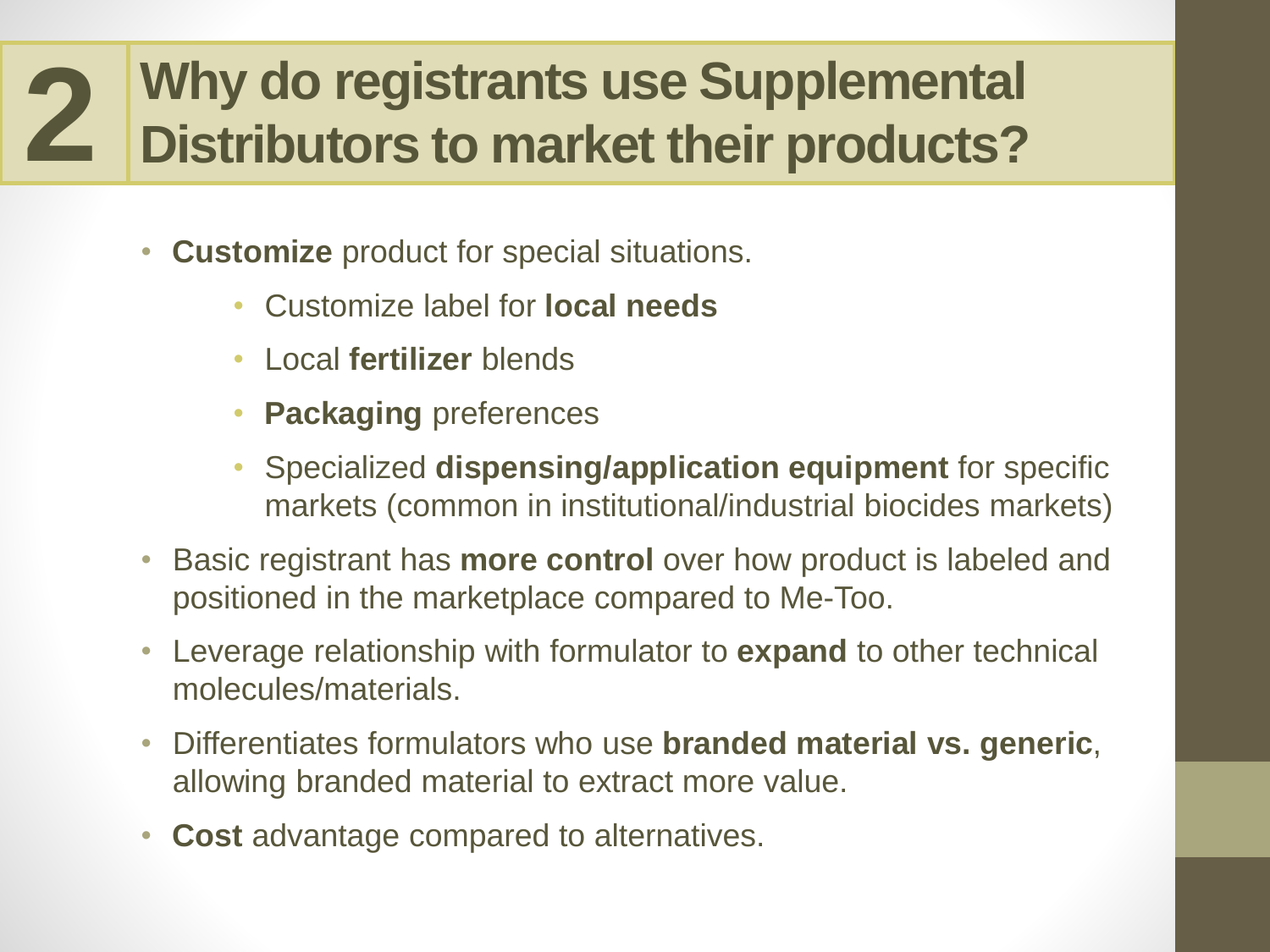#### **3. State Registrations**

• When the distributor is responsible for state registrations, it puts the decision making process closer to the market. It gives the distributor more **flexibility** to quickly apply for or cancel state registrations. Keeps a tighter control on costs.

#### **4. Distributor Motivation**

- Distributors are more motivated to sell products with distributor's name, distributor's product design.
- Product can be customized for distributor using alternate colors/fragrances.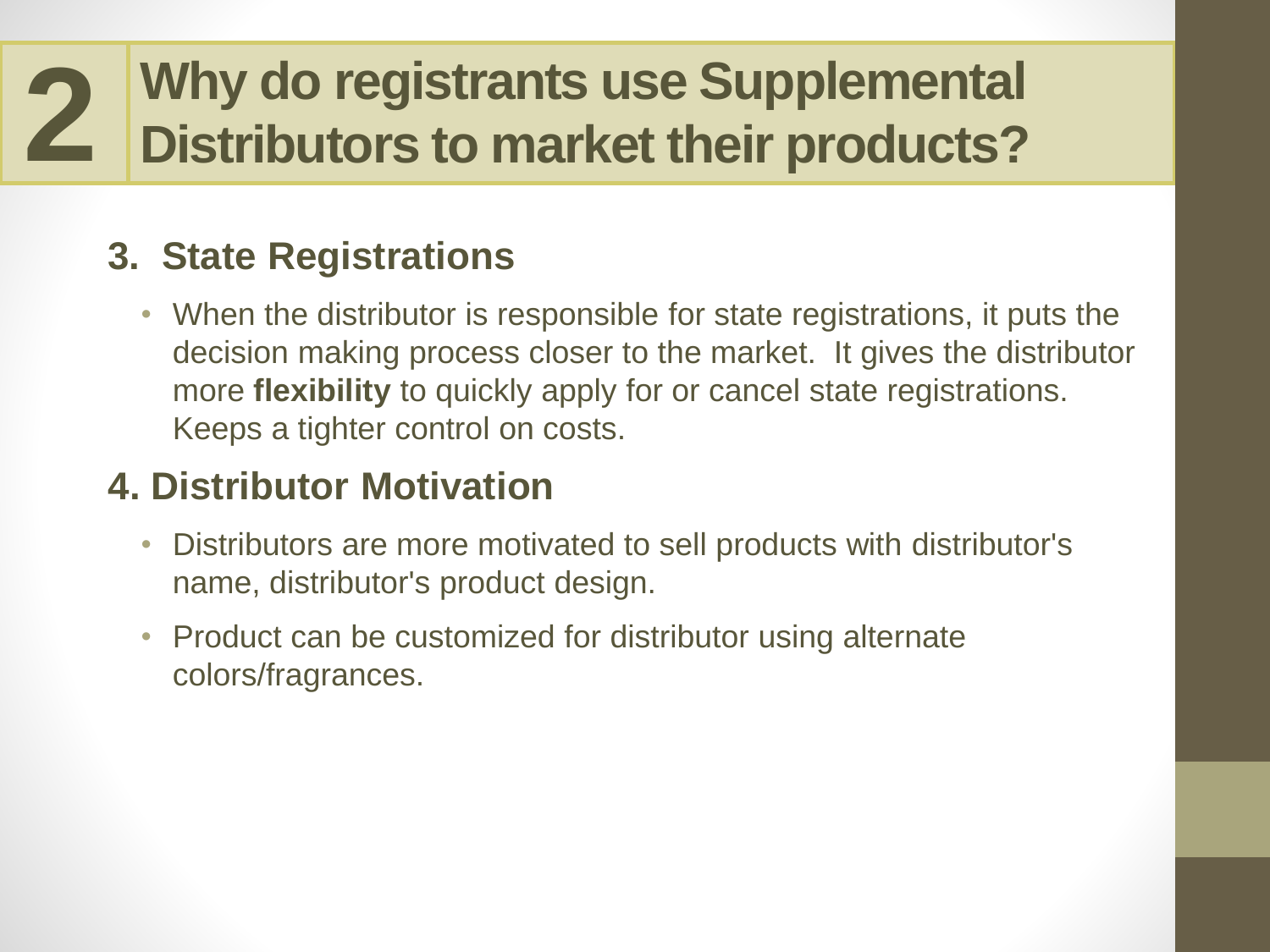### **5. Combination Products, e.g., Pesticide + Fertilizer**

- Distributor brings manufacturing expertise, e.g., fertilizer, granules.
- Distributor brings biological expertise, e.g., fertilizer, granules, local biological factors.
- Distributor's physical location may reduce shipping/warehousing costs.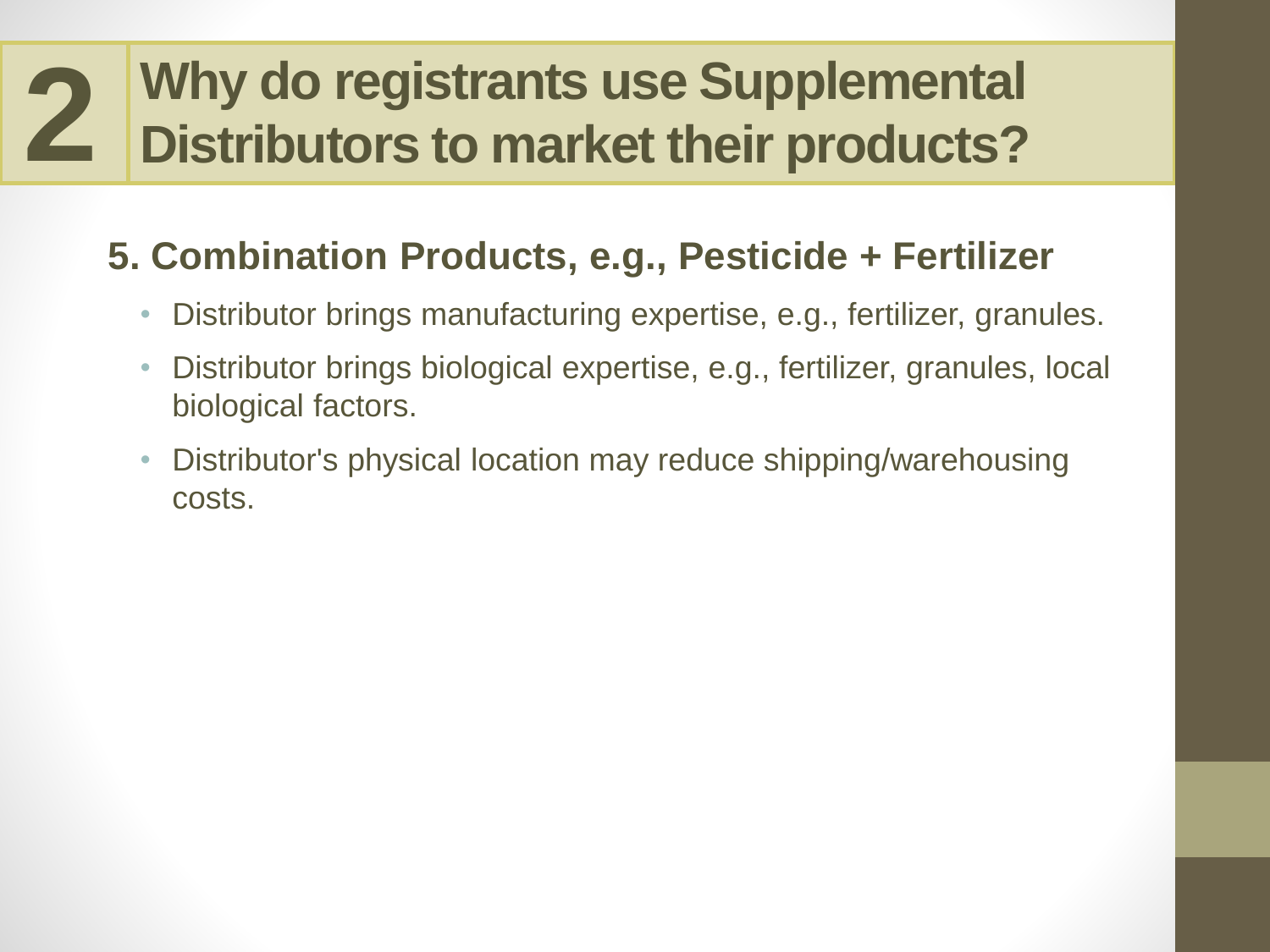#### **Why do companies choose to become Supplemental Distributors? 3**

#### **1. Speed to Market – by capitalizing on the Basic Registrant's product development, which includes:**

- Regulatory Expertise
- State Registration Support
- Formulating and Manufacturing capabilities
- EHS and Product Safety guidance
- Availability of Cooperative Marketing Funds
- Access to Technical Training, 800 Line, Product Training
- Favorable Financial Terms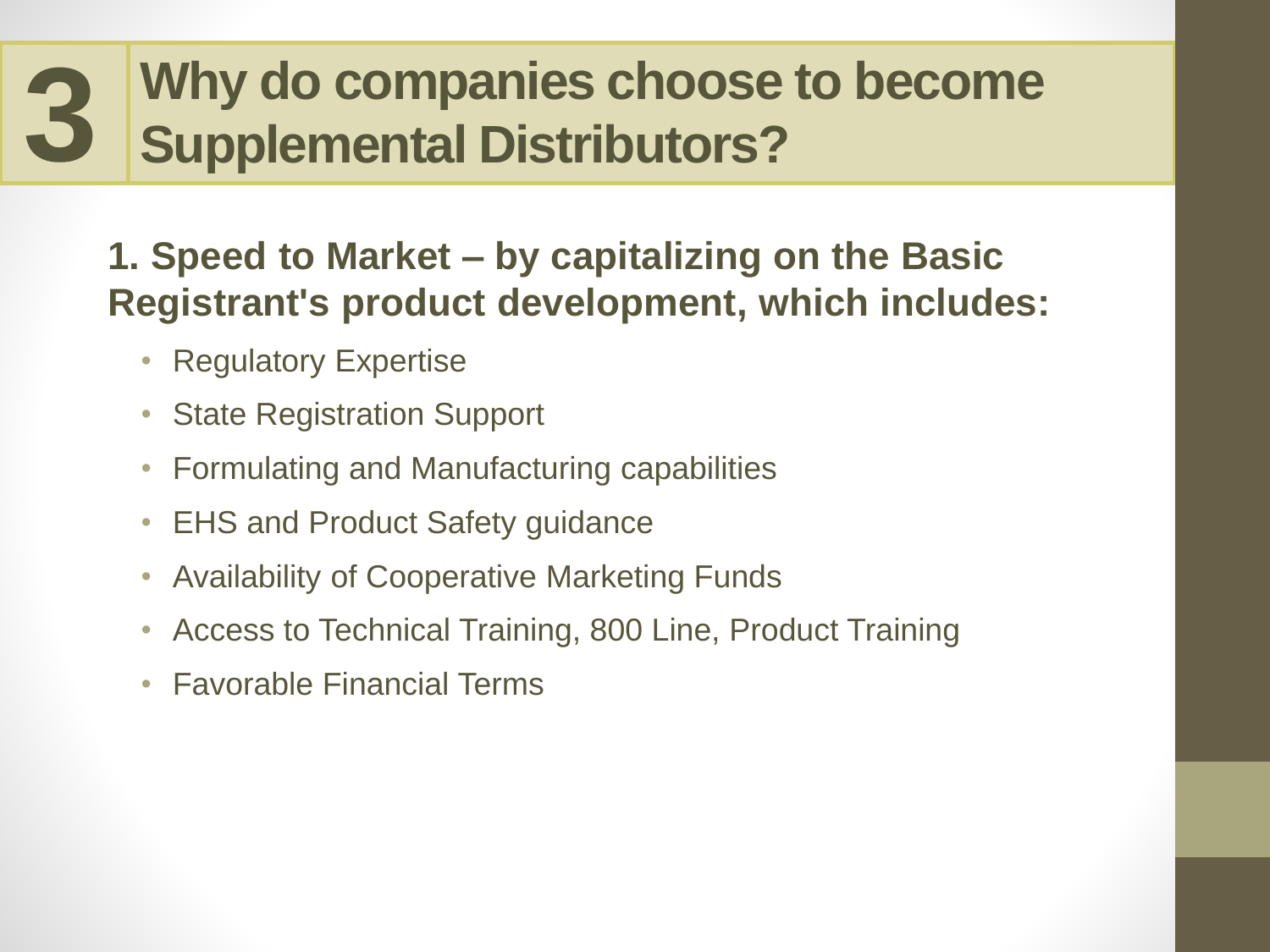#### **Why do companies choose to become Supplemental Distributors? 3**

### **2. Access to niche products/markets**

- Expand product line without large cost investment.
- Market flexibility, add/drop products with less cost.
- Market recognition and brand loyalty.

#### **3. Distributor/End-User relationship**

- Relationship with distributor sales rep.
- End-use has ability to "price-shop" for same active ingredient within private label product at multiple distributors.
- Proven performance with a certain distributor's private label product.
- Rebate/loyalty program with certain distributor.
- Resources available from certain distributor/corresponding primary registrant.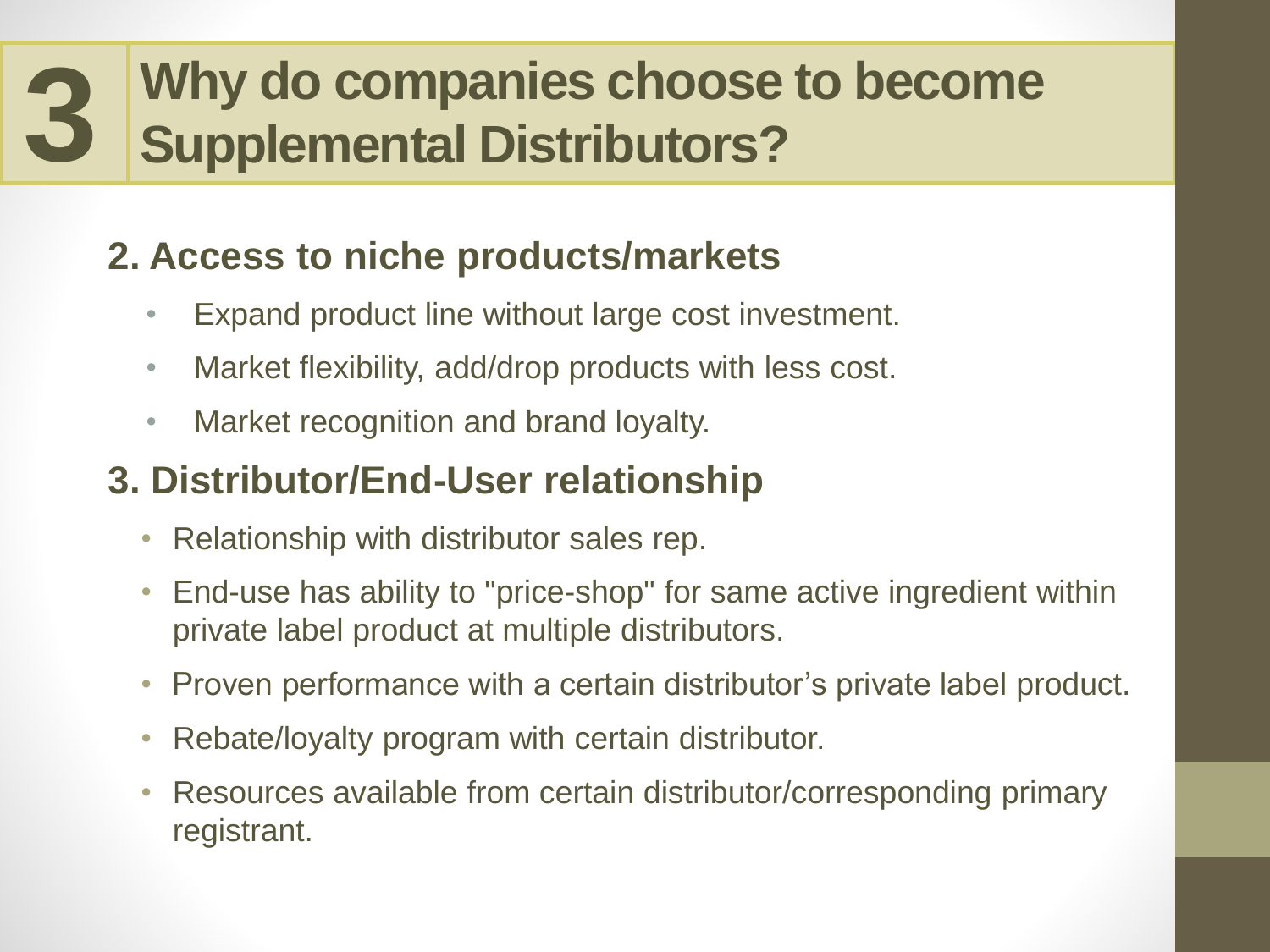#### **Why do companies choose to become Supplemental Distributors? 3**

### **4. The alternatives aren't great**

- Maintaining a Federal Registration often requires hiring regulatory staff or a consultant and requires funds to purchase data.
- Me-Too alternative: PRIA Fees are \$1,506 to \$1,806.
- Annual EPA Maintenance Fees: \$3,575 per year.

#### **Although there are some advantages too . . .**

- A Me-Too registrant has freedom to control label design, branding, etc. within the constraints of citing the basic registrant's **data**.
- A Me-Too registrant can incorporate any branding that may have conflicted with constraints of a Supplemental Distributor product label.
- From a basic registrant's viewpoint: a Me-Too means less upkeep/maintenance for basic registrant's regulatory personnel.
- A Me-Too decreases compliance risk for the basic registrant.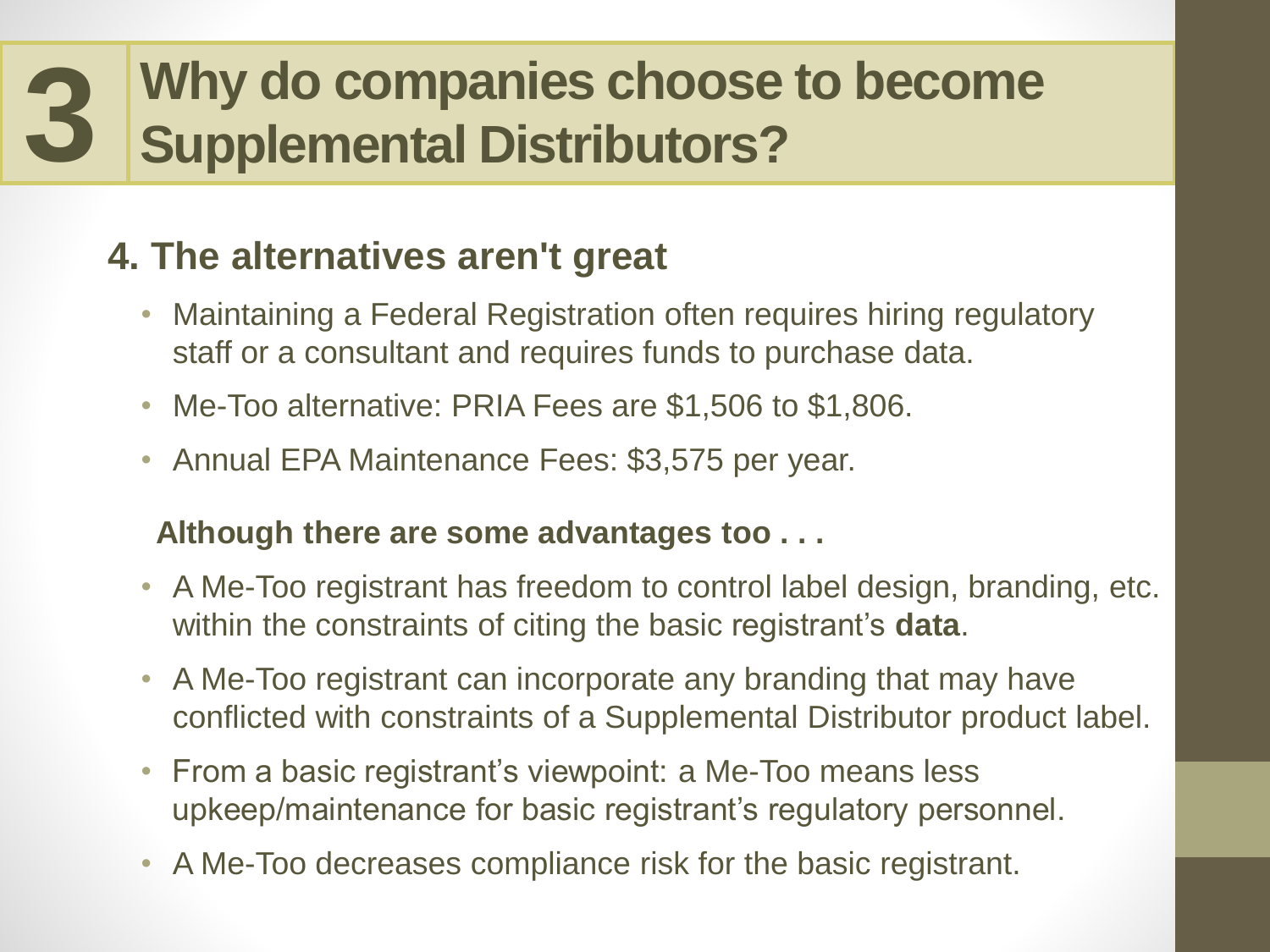### **1. Registrant Registration Requirements**

- **40 CFR 152.132; Pesticide Registration Manual Chapter 9**  http://www2.epa.gov/pesticide-registration/pesticide-registrationmanual-chapter-9-supplemental-distribution-registered
- **Label Review Manual; Chapters 3, 4, 12, 14, 15:**  http://www2.epa.gov/pesticide-registration/label-review-manual
- **FIFRA Section 3 Product Information Files:** http://www.epa.gov/pesticides/PPISdata/

**Distributor Product Labeling Statements Identical to EPA Reviewed & Approved Basic Master Label Except for Deleted Claims or Uses**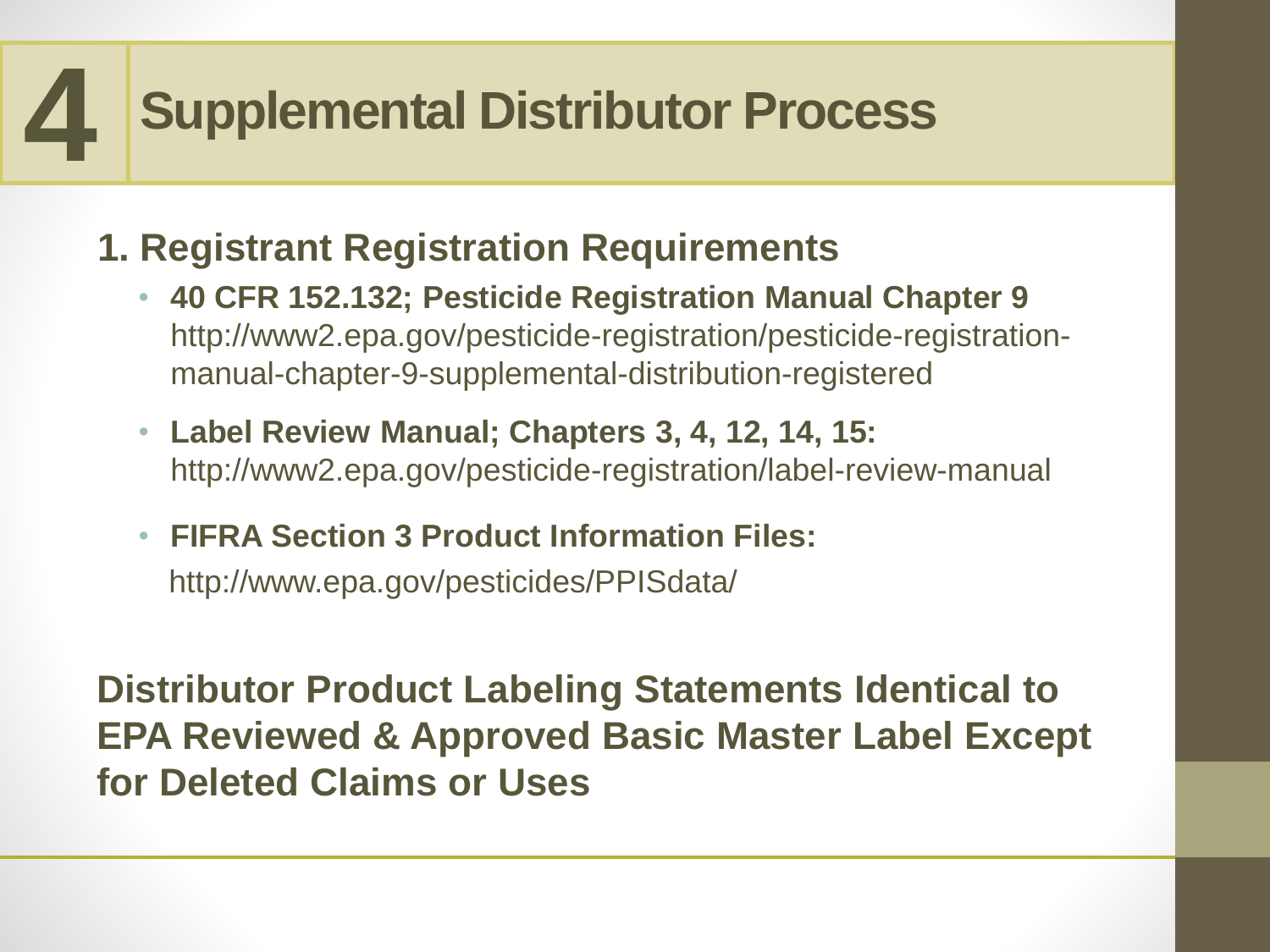### **2. Registrant Distributor Agreements**

#### **Registration Agreement**

- Identifies a Specific EPA **Registration**
- Commercial Brand Name
- Distributor Company Name, Address, EPA Company Number
- Includes Provisions for FIFRA 6(a)(2) Reporting Obligations
- Defines Responsibilities & **Terms**

#### **Manufacturing, Formulating, Packaging Agreements**

- Identify EPA Registered Pesticide Production Establishments Approved to Formulate and/or Package
- Production Allowed at Multiple EPA Approved Locations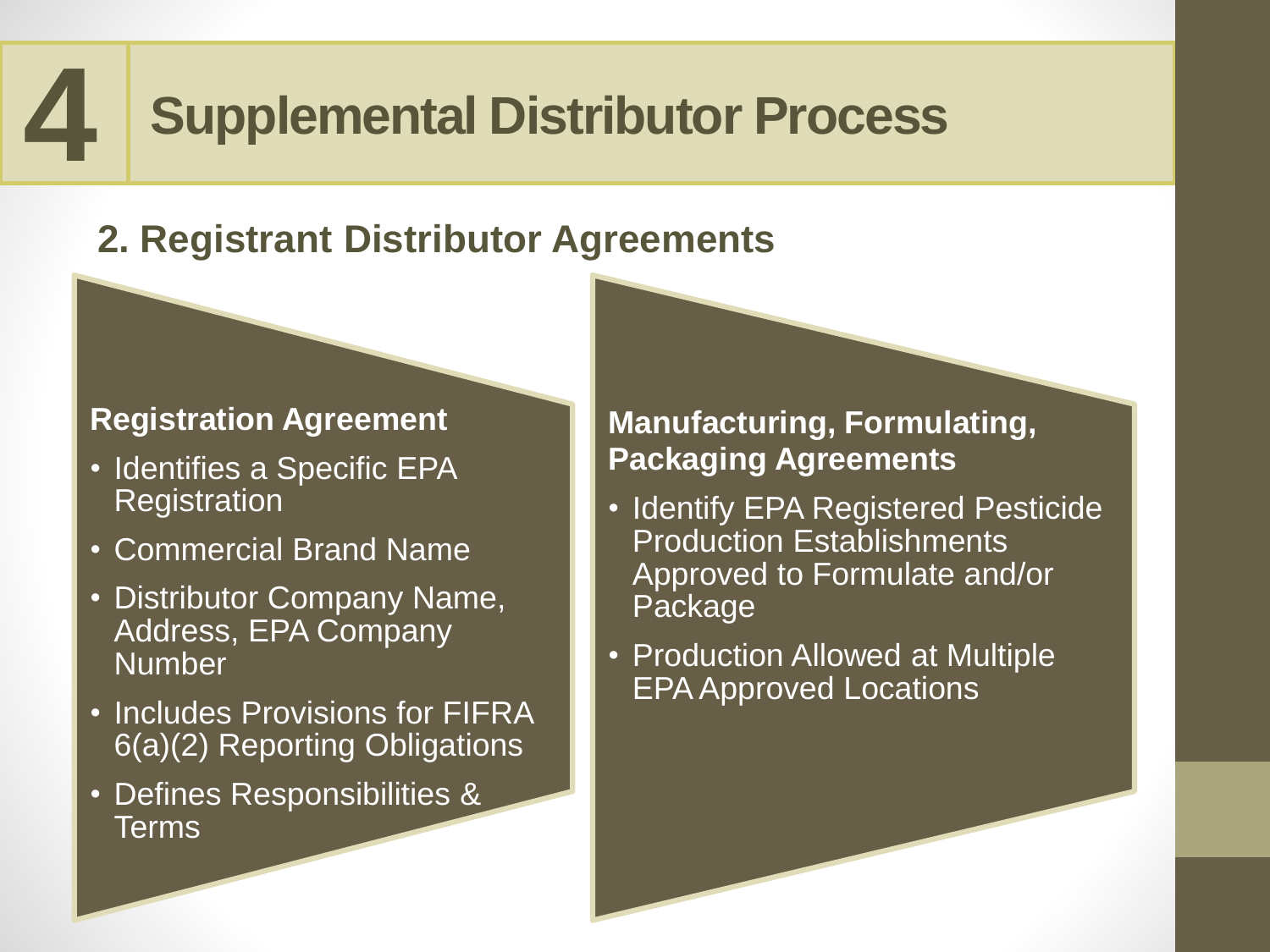### **3. Registrant Responsibilities**

#### **Basic Registrant**

- Controls EPA Master Label
- Submits Form 8570-5
- Review & Approves Labeling
- Label & EPA Accepted Master Match Except for Any Deleted Claims & Uses
- Issue Letter of Authorization
- Notify Transfer Agreements

#### **Supplemental Distributor**

- Proposes Label Language
- Manages State Registration
- Label Reflects EPA Accepted Changes in Same Timeframe as **Basic**
- Same Effective Dates to Cancel or for Existing Stocks
- Distributorships Do Not Transfer New 8570-5 Form Required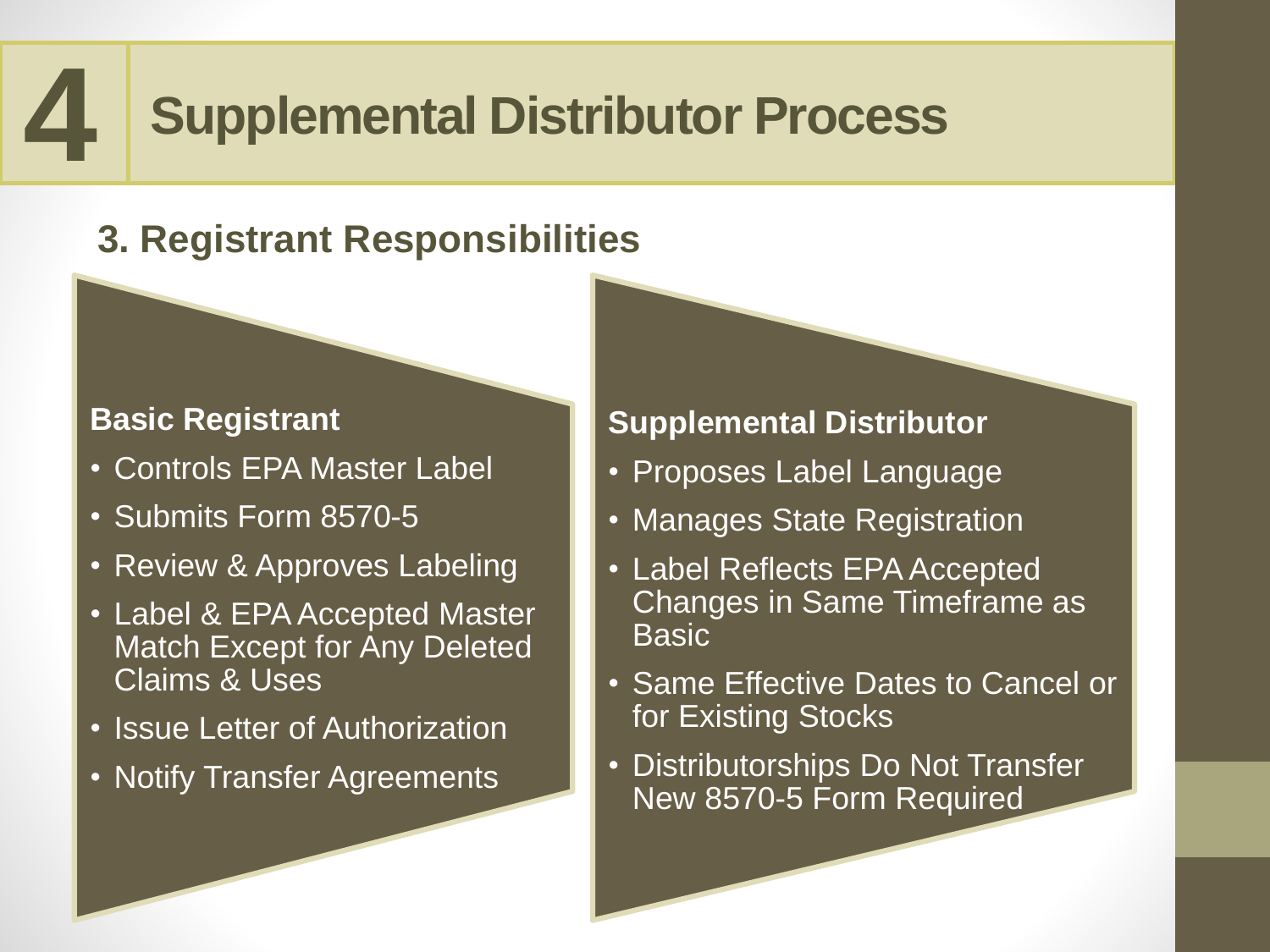### **1. State Role**

- State registration
	- New product application + fee
	- Market place product label
	- EPA stamped master label, 8570-5 Form, Letter of authorization, CSF, New York certification statement
- Product compliance inspections (producer establishment & marketplace)
	- **State registration**
	- Federal registration
	- **Misbranding**
	- Adulteration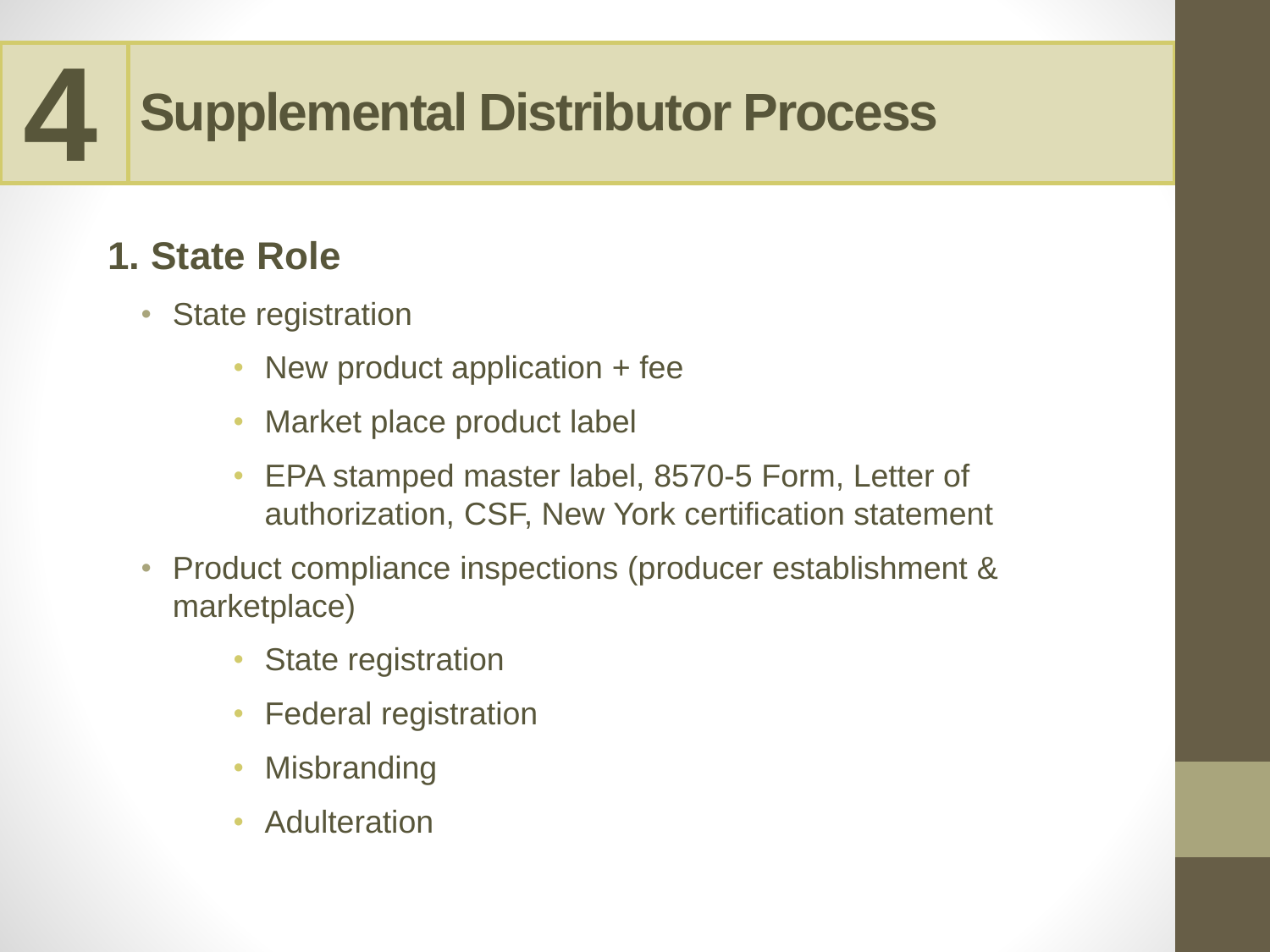### **2. Compliance Issues**

- EPA (OPP) focuses on basic registrations & labels
- Most states operate in a market label world
	- Primary product
	- Alternative brand names
	- Distributor registrations
	- Supplemental labels
- State compliance relatively straight forward
- Federal compliance, not straight forward to SLAs
	- US EPA OPPIN (PPLS) database not terribly useful
	- Confidence in the 8570-5 Form process?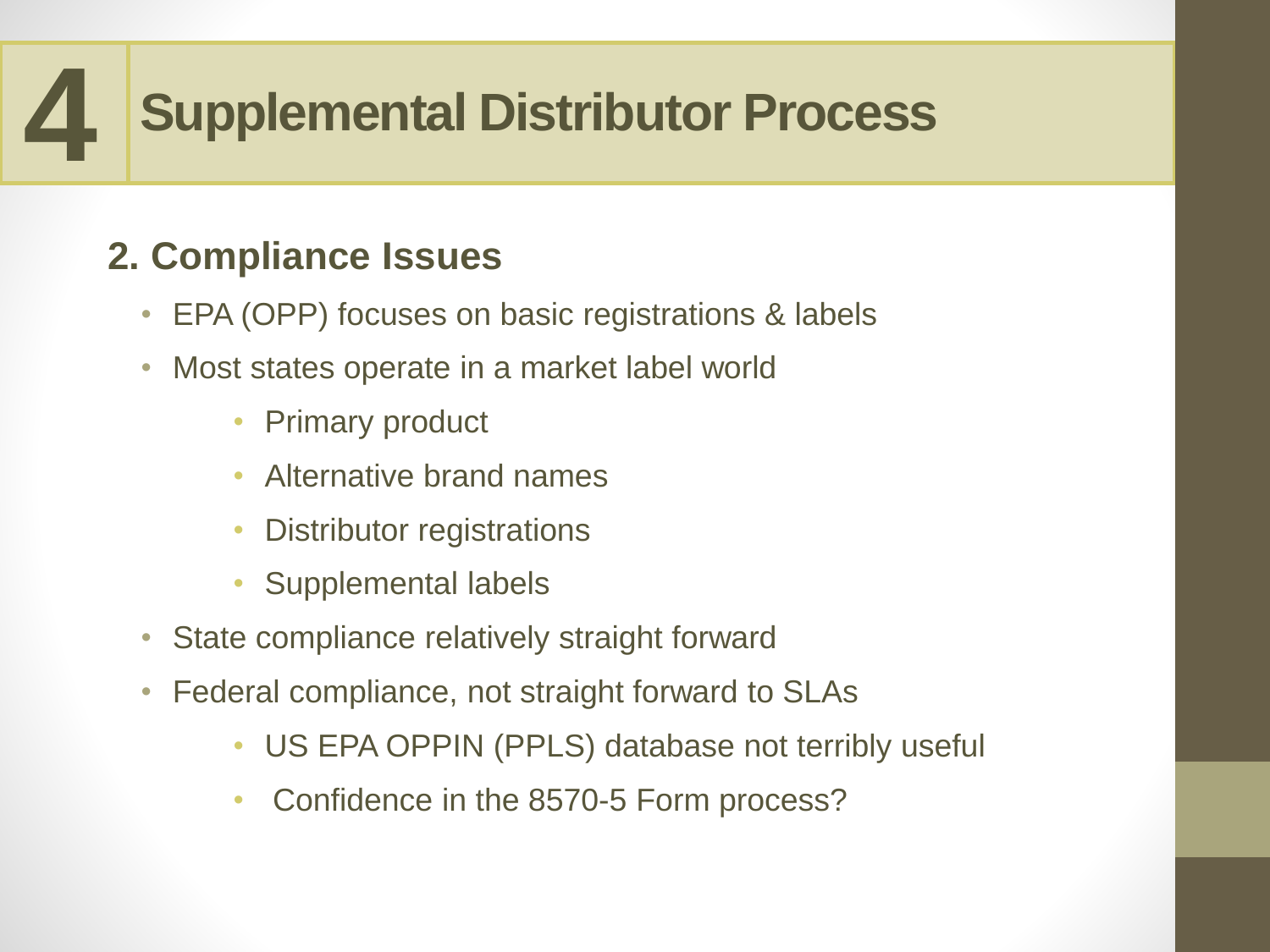#### **3. EPA Application Process**

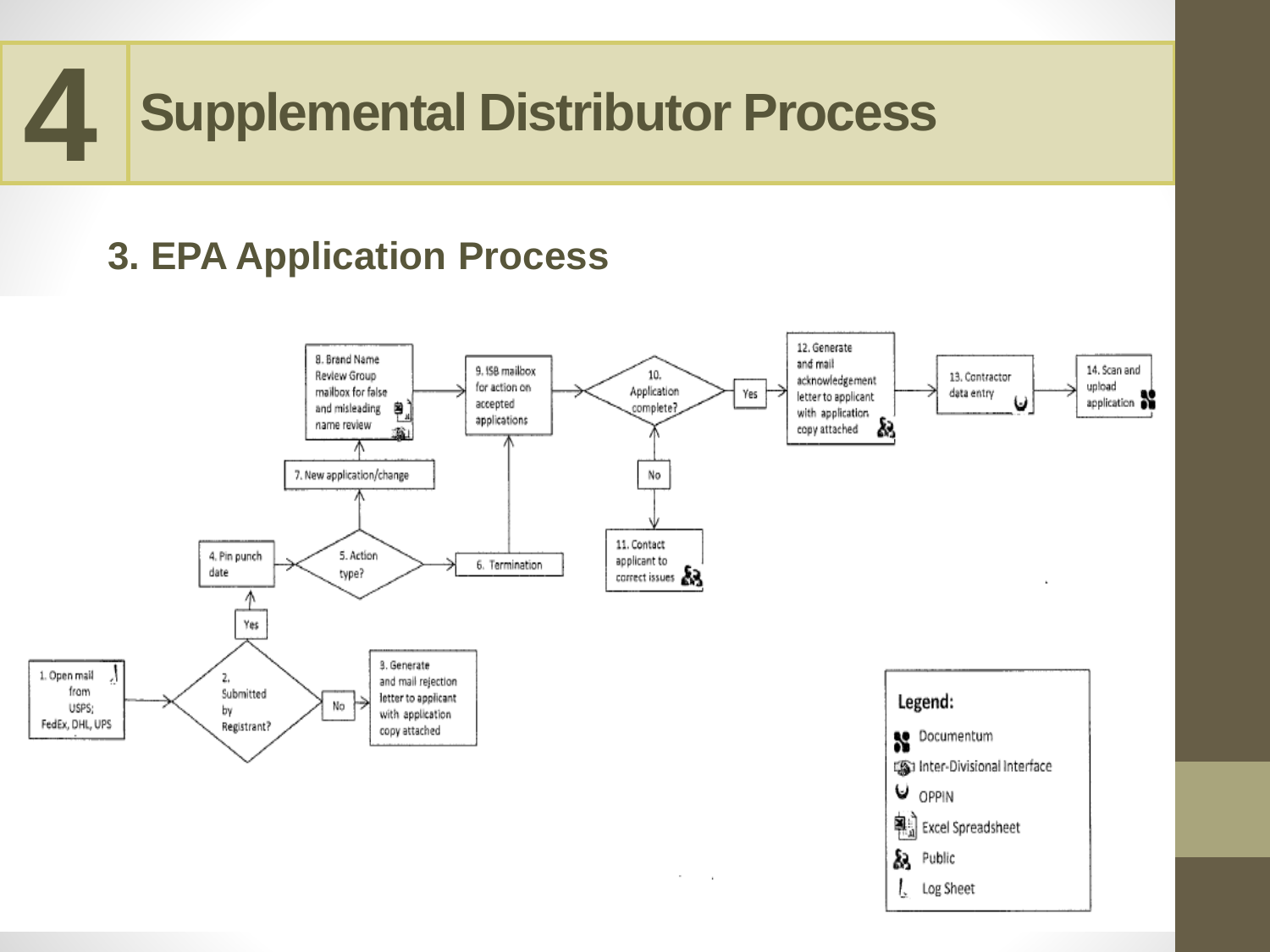### **4. State Compliance Issues**

- State registered but not federally registered...oops!
- Limited or no access to federal data during market place & producer establishment inspections
- Weak & slow market place compliance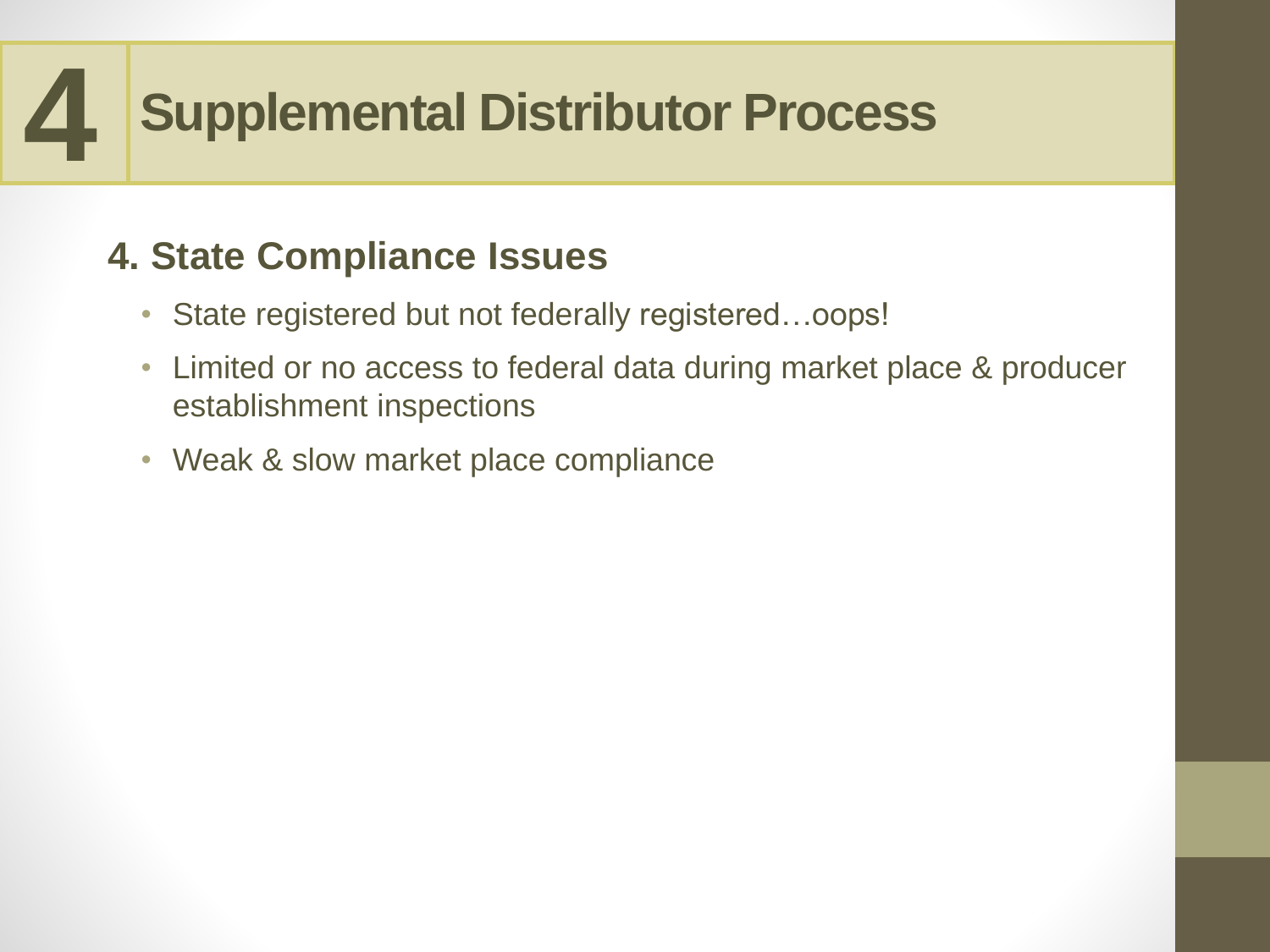### **1. States**

- Improve timeliness & reliability of 8570-5 process.
- Include distributor registration data in accessible data.
- Include market place labels in accessible data.
- Make web accessible registration data straightforward.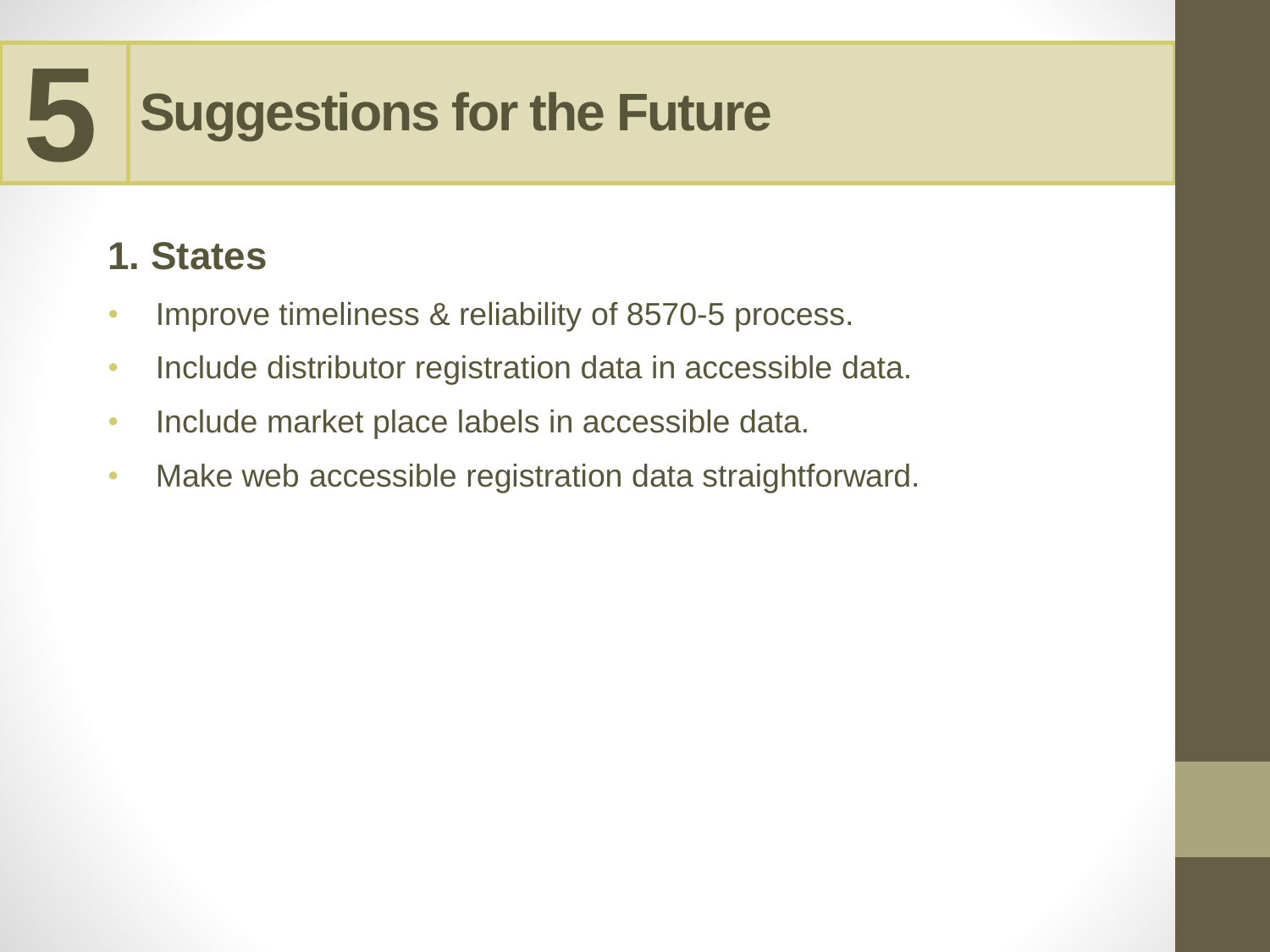### **2. Registrants**

- Industry and State Regulators agree that improvements to processes and recordkeeping for Supplemental Distributors would aid in assuring compliance.
- In particular, ACC Biocide Panel members identified many discrepancies between what registrants had submitted and what was on file at EPA.
- The ACC Biocide Panel began meeting and discussing concerns with Information Technology and Resources Management Division (ITRMD) in May 2014 and looking at ways to improve the process.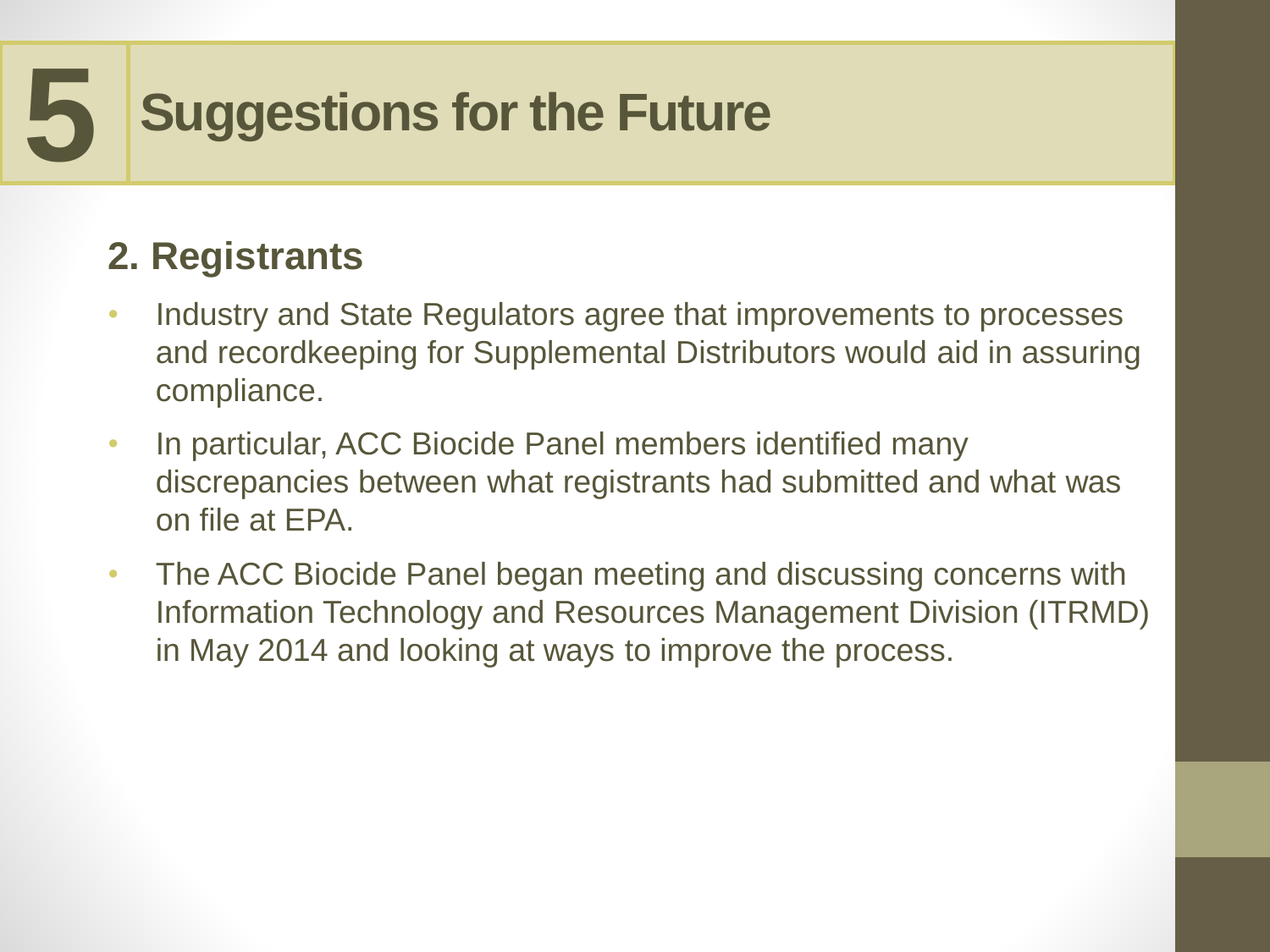- Some outcomes of ACC Biocide Panel's work with ITRMD include:
	- ITRMD began sending letters and pin-punch of the notice to the primary registrant to confirm acceptance of the supplemental product notification. Previously, the primary registrant did not typically receive the letter or pin-punch from EPA; EPA sent it only to the supplemental distributor, who did not know to inform the primary registrant.
	- Instructions in the Registration Manual (Chapter 9) were revised by EPA and then further revised (Dec 31, 2014) on the basis of suggestions from the Panel, to improve clarity in how to make changes.
	- The Panel is at the start of a project to have its members review and confirm what is on file at EPA and work with ITRMD one-onone to make corrections. As part of that process, it is expected that we will be able to identify ways to minimize problems going forward.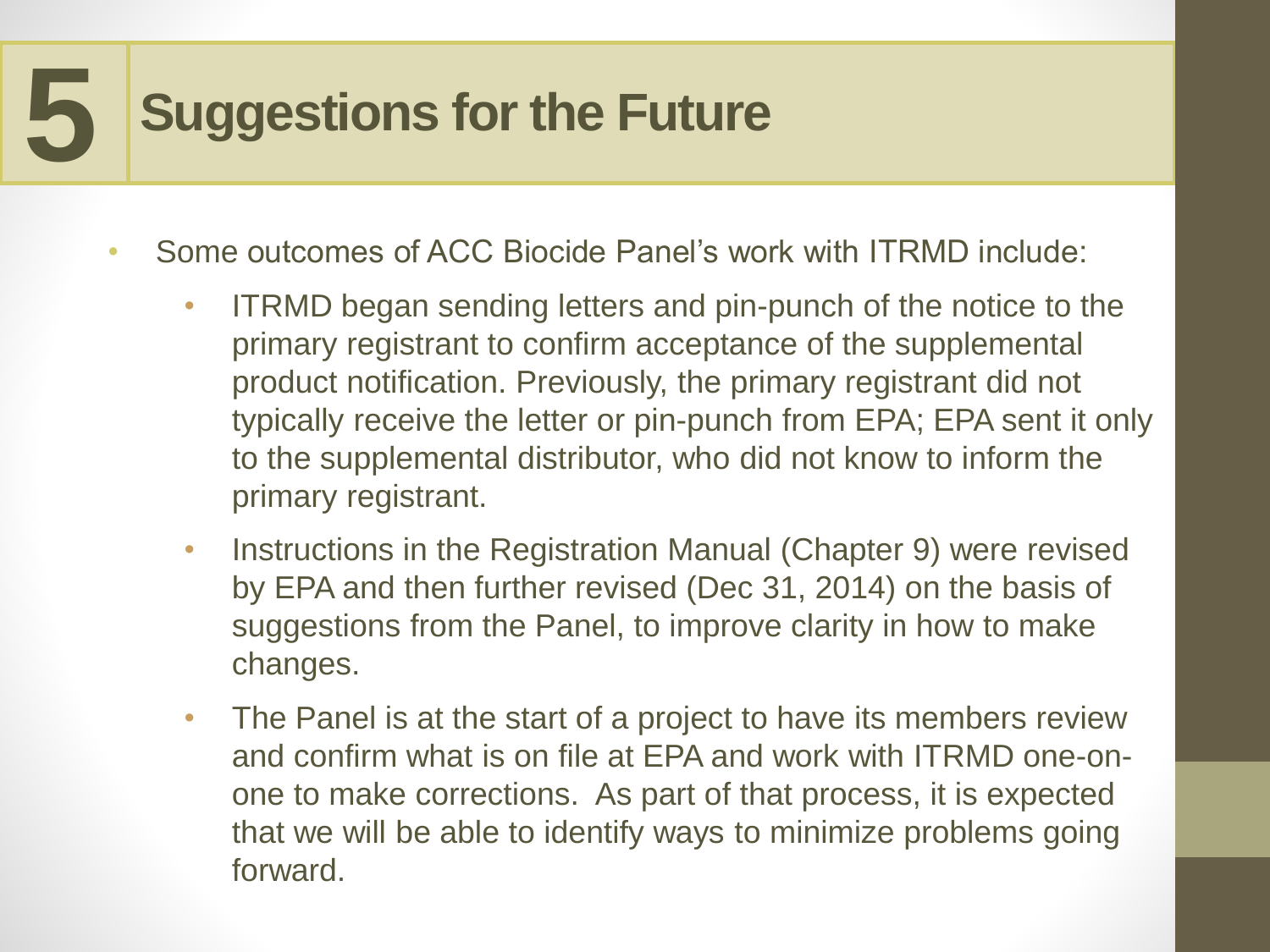- Some additional issues identified include:
	- ITRMD's current process for handling these notifications may make it difficult to confirm entries on short notice. It can take 4 to 6 weeks before an acceptable notification is entered into EPA's database. Those changes will not be made publicly accessible until EPA does its monthly release of the PPIS files, which could result in another 3 to 4 week delay before entries can be accessed.
	- ITRMD expects that an electronic portal approach will help in the future.